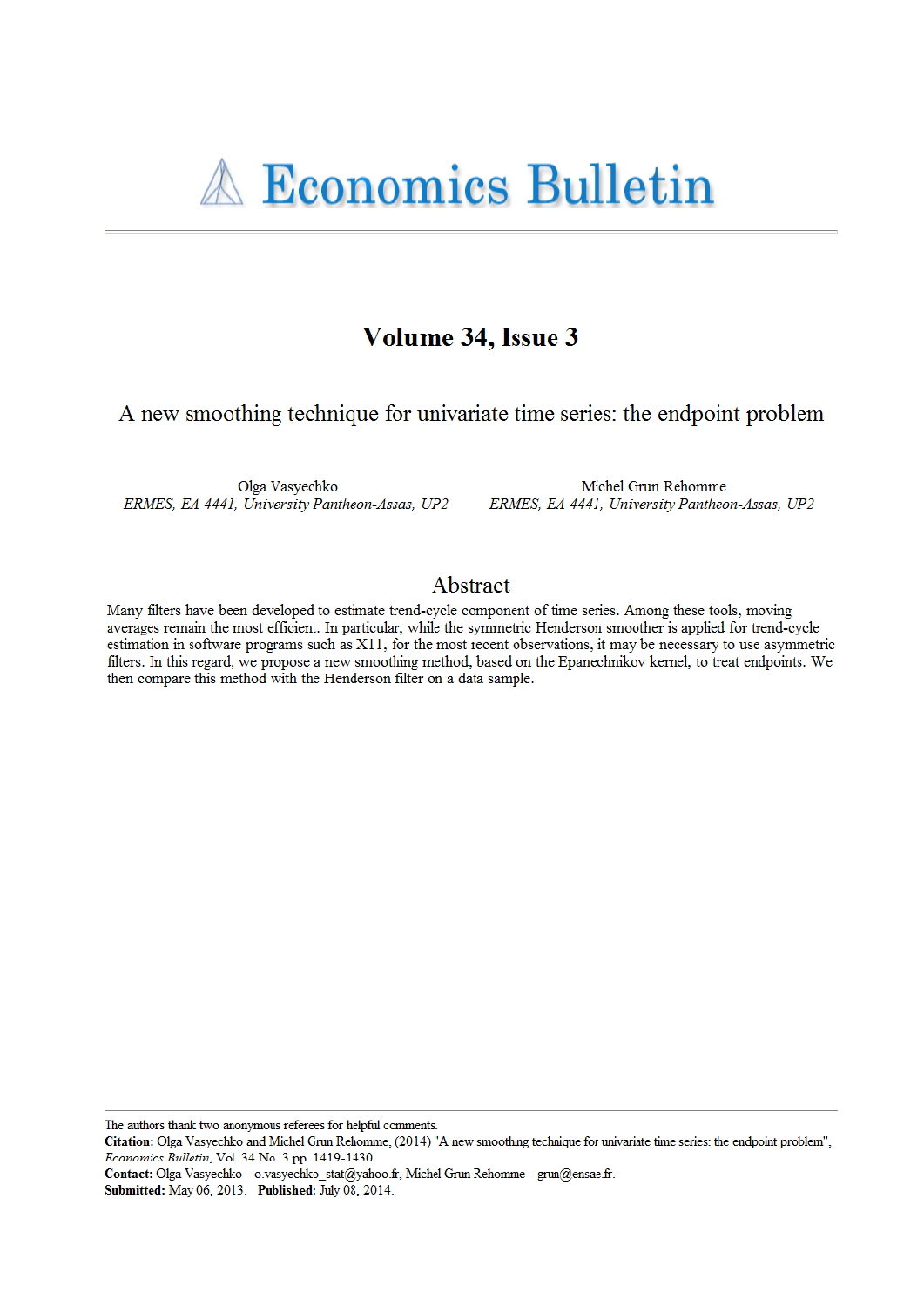### **1. Introduction**

Time series analysis aims to reduce the effects of random variations in order to extract meaningful statistics from the data. Time series analysis takes into account the fact that data points taken over time may have an internal structure consisting of different systematic pattern components (trend, cycle and seasonality, Han, Kamber 2001) and of a random error component that should be accounted for. The trend and the cyclical component, usually referred to as trend-cycle, are estimated jointly. To estimate a seasonally-adjusted time series or one without seasonality, the most common tool is moving averages.

The success of this tool can be explained on the one hand by its rather good price/performance ratio (e.g. a good smoothing for an application on many time series that is less expensive in practice), and on the other hand, by the success of software programs such as X11-ARIMA (Dagum 1988) or X12- ARIMA (Findley *et al.* 1998), which largely use the Henderson smoother (1916).

It is possible to build a symmetrical moving average series, with desirable characteristics in terms of trend saving, noise reduction, flexibility and/or non-phase effects that are well adapted to the goal of analysis. Different approaches can be used to estimate a trend-cycle component (Grun-Rehomme, Ladiray 1994, Gray, Thomson 1996, Guggemos *et al.* 2012). However, with symmetrical moving averages, the treatment of the endpoints remains an issue. A moving average of  $2p+1$  order, for example, does not allow smoothing of the *p* endpoints of the time series, or the *p* beginning points (although beginning points may be less important in a long data series because they are the oldest).

We can mention the following techniques which are currently used to smooth endpoints (Bianconcini, Quenneville 2010, Proietti, Luati 2008):

- The symmetric and asymmetric filters associated with the Henderson smoother. Following the tradition already established in the related literature, both symmetric and asymmetric filters are called Henderson filters. Henderson kernel filters of any length can be constructed, including infinite ones. Furthermore, the Henderson smoother represented as a second- or third-order kernel calculated for large spans can be used for trend instead of trend-cycle smoothing, like the classical Henderson (Dagum, Bianconcini, 2006).

- Within the family of Henderson filters, we can distinguish the asymmetric Henderson smoothers developed by Musgrave (1964a and 1964b). They are based on the minimization of the 15 mean squared revisions between the final estimates (obtained by application of the symmetric filter) and the preliminary estimates (obtained by application of an asymmetric filter) subject to the constraint that the sum of the weights is equal to one (Laniel 1985, Doherty 1992, Dagum, Bianconcini 2006). The same technique can be applied to the starting observations of a time-series.

This technique is implemented in X11, for example (Doherty 2001, Ladiray, Ouenneville 2001, Quenneville *et al.* 2003). However, while the Musgrave filter is optimal for revision (with knowledge of new data records) it does not use the Henderson optimization criteria. Moreover, when estimating the most recent points, we must rely on asymmetric filters, whose main drawback is that they induce phase shift effects.

- Time series forecasting by the ARIMA model followed by use of the symmetrical moving average, as performed by X11-ARIMA (Dagum, 1982). The major innovation introduced by Dagum consists in extending the series with forecasts to lessen the use of X11"s asymmetric filters. For this purpose, she proposed to measure the theoretical reduction in revisions.

This paper analyzes the smoothing of endpoints of time series following the Henderson technique and proposes a new smoothing technique to treat endpoints. We use the same length for the asymmetric moving averages to keep the same level of smoothing. This principle is based on the Loess estimator proposed by Cleveland (1979) and further developed by Cleveland and Devlin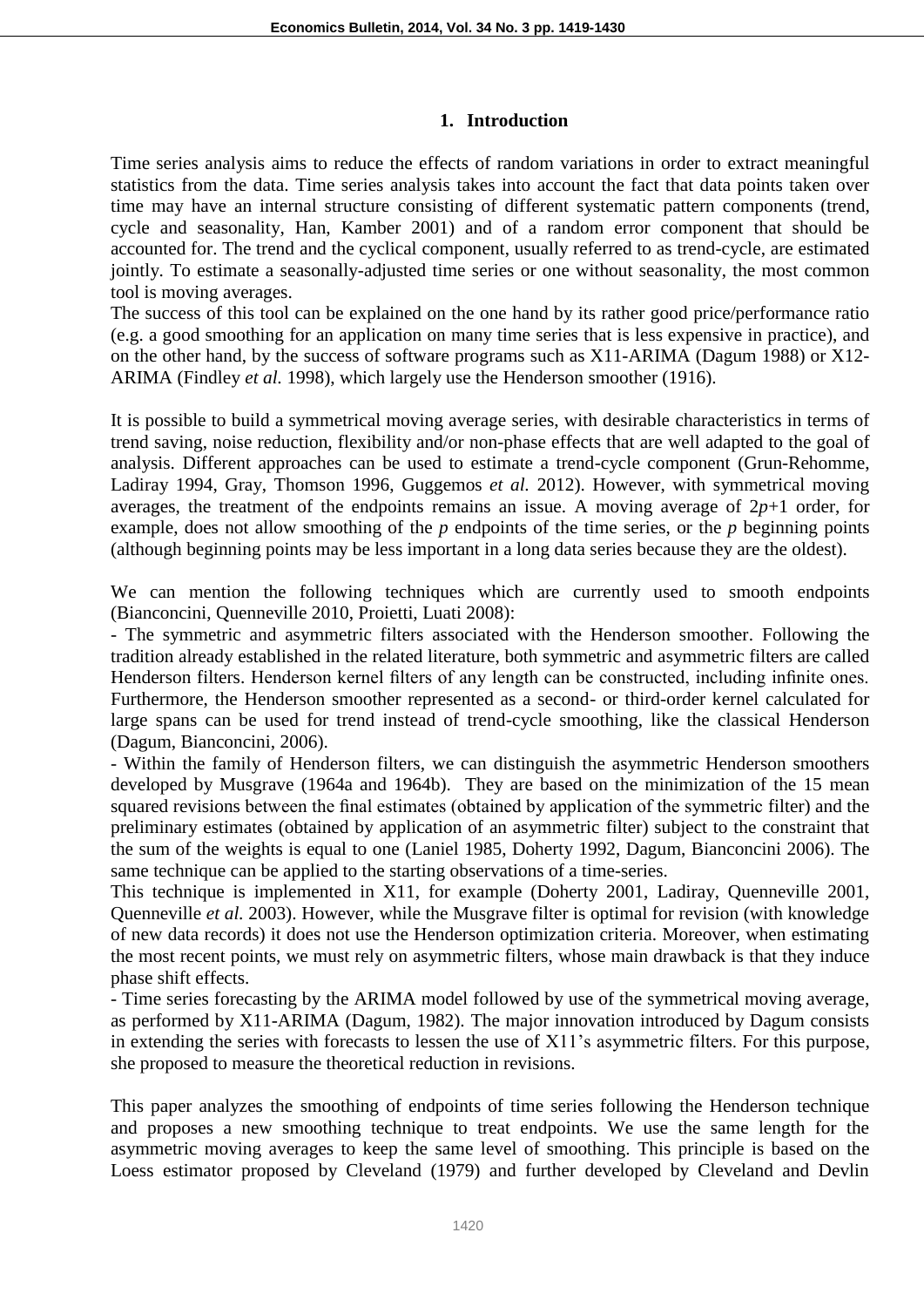(1988), which is also known as locally-weighted polynomial regression. However, the Loess estimator approach (without moving averages) cannot be compared with the one proposed by Dagum and Bianconcini (2008, 2012), since they are completely different. The paper is organized as follows. The research question and Henderson moving averages are briefly discussed in section 2. Section 3 presents a new approach based on the Epanechnikov kernel. In section 4, a comparison of the two methods is made using the French index of industrial production. Section 5 concludes the paper.

#### **2. Research issue and Henderson moving averages**

We consider a monthly seasonally-adjusted time series  $x<sub>t</sub>$  (the technique is similar for quarterly time series) which is additive and can be decomposed into a trend-cycle component (denoted by  $tc<sub>t</sub>$ ) and a random error component  $\varepsilon$ <sub>t</sub>, called noise:

$$
x_t = t c_t + \varepsilon_t \tag{1}
$$

The random error component in the decomposition model is often presented as white noise with variance  $\sigma_t^2$ .

#### **2.1 Research issue**

The goal of this study is to estimate a globally smooth trend-cycle component that is assumed locally to follow a polynomial. There exist different approaches, such as local polynomial regression, graduation theory, and so on. Here we are interested in a kernel smoothing method (based on weighted moving averages).

Let *p* and *f* be two non-negative integers. The value of the initial time series at time *t* is replaced by a weighted average (with  $\theta_t$  coefficients) of p "past" values of the series, the current value and f "future" values of the series. The quantity  $p+f+1$  is called the moving average order. When  $p$  is equal to *f*, the moving average is said to be centered. If, in addition, we have  $\theta_{-t} = \theta_t$  for every *t*, the centered moving average is said to be symmetric.

The transformation of  $x_t$  using moving averages MA can be written as follows:

$$
x_t^* = MA(x_t) = \sum_{-p}^f \theta_k x_{t+k}
$$
 (2)

It is easy to show that for a moving average MA to conserve a polynomial of a certain degree *d*, it is necessary and sufficient that the coefficients  $\theta_t$  verify:

$$
\sum_{-p}^{f} \theta_i = 1 \quad \text{and} \quad \forall k \in \{1, 2, \dots, d\} \quad \sum_{-p}^{f} i^k \theta_i = 0 \tag{3}
$$

The returned coefficients, when applied to data, perform a polynomial least-squares fit within the filter window. The symmetrical moving averages have some good properties (without phase shift), but they are not convenient for estimation of the time series endpoints.

#### **2.2 Henderson moving averages**

Henderson moving averages are mostly used for time series smoothing. An estimate  $tc<sub>t</sub>$  of the trendcycle must be a smooth curve. Let us denote the Dirac time series  $\delta_t^{t_0}$  by: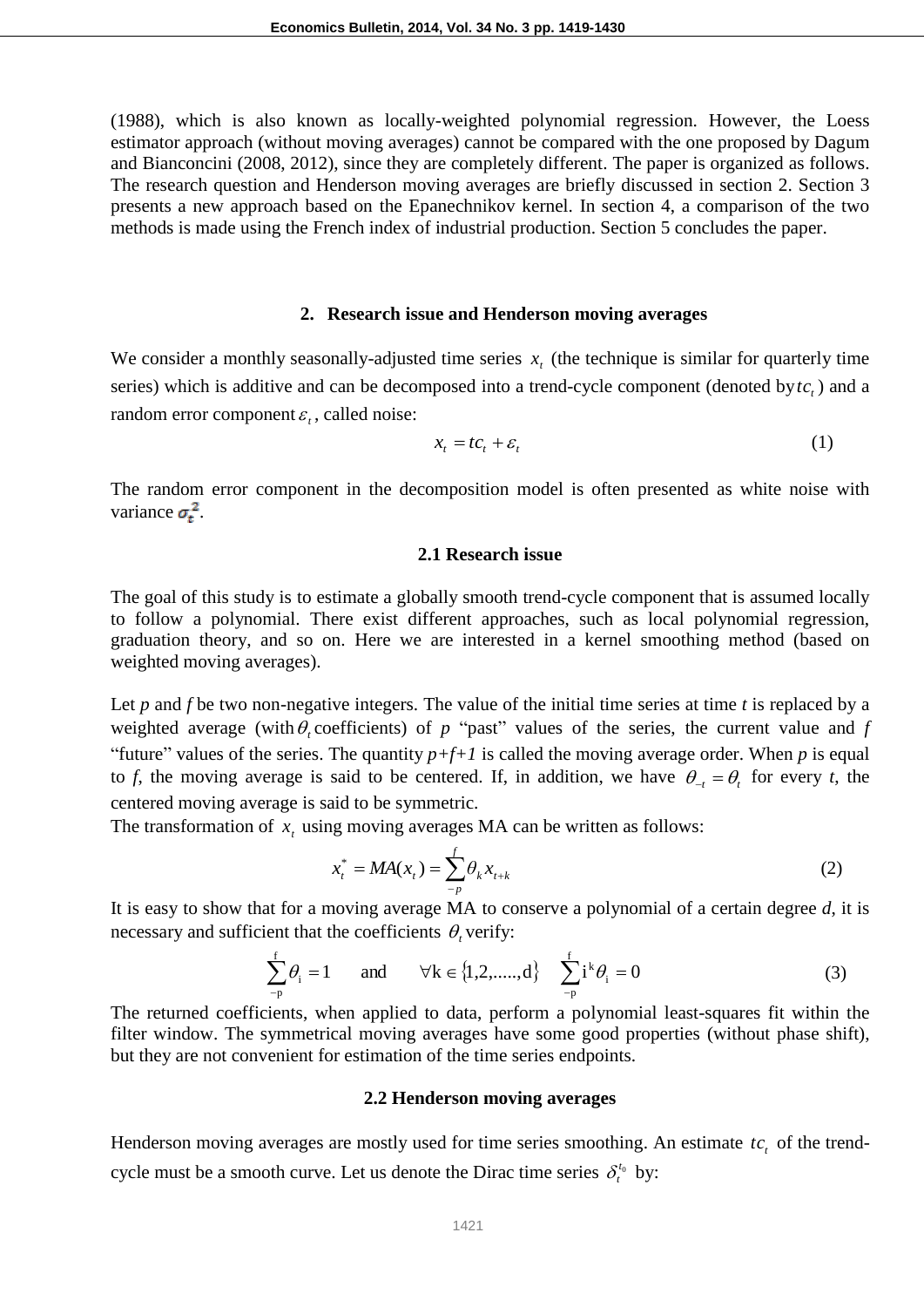$$
\delta_t^{t_0} = \begin{cases} 1 & \text{if } t = t_0 \\ 0 & \text{if } t \neq t_0 \end{cases}
$$

The application of moving averages of order  $p+f+1$  and coefficients  $\{\theta_t\}$  transforms it into the following time series: ┤  $=\begin{cases} \theta_{t_0-t} & \text{if } t=1 \end{cases}$ 0 otherwise if  $t = t$  $MA(\delta_t^{t_0}) = \begin{cases} \theta_{t_0-t} & \text{if } t = t_0 \\ 0 & \text{otherwise} \end{cases}$  $\delta$ 

 $\overline{\mathcal{L}}$ It is sufficient to impose that the curve of the coefficients of moving averages is smooth. The Dirac time series is a base of the set of time series, since all series  $x_t$  can be written as  $x_t = \sum x_{t_0} \delta_t^t$  $x_t = \sum x_{t_0} \delta_t^{t_0}$  $\delta^{t_0}_t$  .

Henderson"s initial requirement is that the filter should reproduce a cubic polynomial trend. He suggested using, as criterion of smoothness, the quantity:  $\sum (\nabla^3 \theta_i)$ i i  $\sum_{i=\pm\infty}^{i=\pm\infty} (\nabla^3 \theta_i)^2$  $=-\infty$  $\sum_{i=-\infty}^{+\infty} (\nabla^3 \theta_i)^2$ , where  $\nabla$  represents the firstorder difference operator  $(\nabla X_t = X_t - X_{t-1})$ . The lower this quantity, the more flexible are the transformed series. The symmetric Henderson filter is an unbiased estimator for polynomials of degree 3.

Henderson's weights  $(\theta_t)$  are solutions of the following optimization problem:

$$
Min_{\theta} \left\{ \sum_{-p}^{f} (\nabla^3 \theta_t)^2 / \sum_{-p}^{f} \theta_t = 1, \ \sum_{-p}^{f} t \theta_t = 0, \ \sum_{-p}^{f} t^2 \theta_t = 0 \right\}
$$
 (4)

.

 $\in$  $t_0 \in Z$ 

 $\mathbf 0$ 

As we are interested in monthly time series, we will consider a Henderson moving average of order 13 (*p+f+*1=13) with *p* varying from 6 (centered average) to 12 (last known point). As we are interested only in the most recent values of the series, we assume that  $f \leq p$ .

For asymmetric filters, we keep the same length of smoothing as for symmetric filters in order to maintain the same level of smoothness.

|  |  |  |  | Table 1: Value of coefficients of the Henderson filter according to moving average order |
|--|--|--|--|------------------------------------------------------------------------------------------|

| T        | $H-12-0$     | $H-11-1$   | $H-10-2$   | $H-9-3$    | $H-8-4$    | $H-7-5$    | $H-6-6$    |
|----------|--------------|------------|------------|------------|------------|------------|------------|
| $-12$    | 0.08514      |            |            |            |            |            |            |
| $-11$    | 0.14861      | 0.04644    |            |            |            |            |            |
| $-10$    | 0.10217      | 0.07662    | 0.01625    |            |            |            |            |
| -9       | $-0.05239$   | 0.04257    | 0.02167    | $-0.00542$ |            |            |            |
| $-8$     | $-0.23577$   | $-0.04912$ | $\Omega$   | $-0.01625$ | $-0.01858$ |            |            |
| $-7$     | $-0.34294$   | $-0.14736$ | $-0.03930$ | $-0.02554$ | $-0.03715$ | $-0.02322$ |            |
| -6       | $-0.30007$   | $-0.18933$ | $-0.06877$ | $-0.02292$ | $-0.03406$ | $-0.04102$ | $-0.01935$ |
| $-5$     | $-0.10288$   | $-0.13503$ | $-0.06001$ | $\theta$   | $\Omega$   | $-0.02554$ | $-0.02786$ |
| $-4$     | 0.17683      | 0.01072    | $-0$       | 0.04501    | 0.05894    | 0.02947    | $-0$       |
| $-3$     | 0.41914      | 0.19647    | 0.10002    | 0.10502    | 0.12574    | 0.10806    | 0.06549    |
| $-2$     | $0.51083(*)$ | 0.34383    | 0.20630    | 0.16504    | 0.18004    | 0.18219    | 0.14736    |
| $-1$     | 0.40867      | 0.38313    | 0.27506    | 0.20630    | 0.19647    | 0.22220    | 0.21434    |
| $\Omega$ | 0.18266      | 0.29334    | 0.27245    | 0.21285    | 0.20576    | 0.22505    | 0.24006    |
| 1        |              | 0.12771    | 0.19505    | 0.17879    | 0.15718    | 0.17683    | 0.21434    |
| 2        |              |            | 0.08127    | 0.11378    | 0.10217    | 0.10806    | 0.14736    |
| 3        |              |            |            | 0.04334    | 0.04954    | 0.04257    | 0.06549    |
| 4        |              |            |            |            | 0.01393    | 0.00232    | $\theta$   |
| 5        |              |            |            |            |            | $-0.00697$ | $-0.02786$ |
| 6        |              |            |            |            |            |            | $-0.01935$ |

(\*) In this table, bold font indicates the highest value in each column (coefficients of moving average)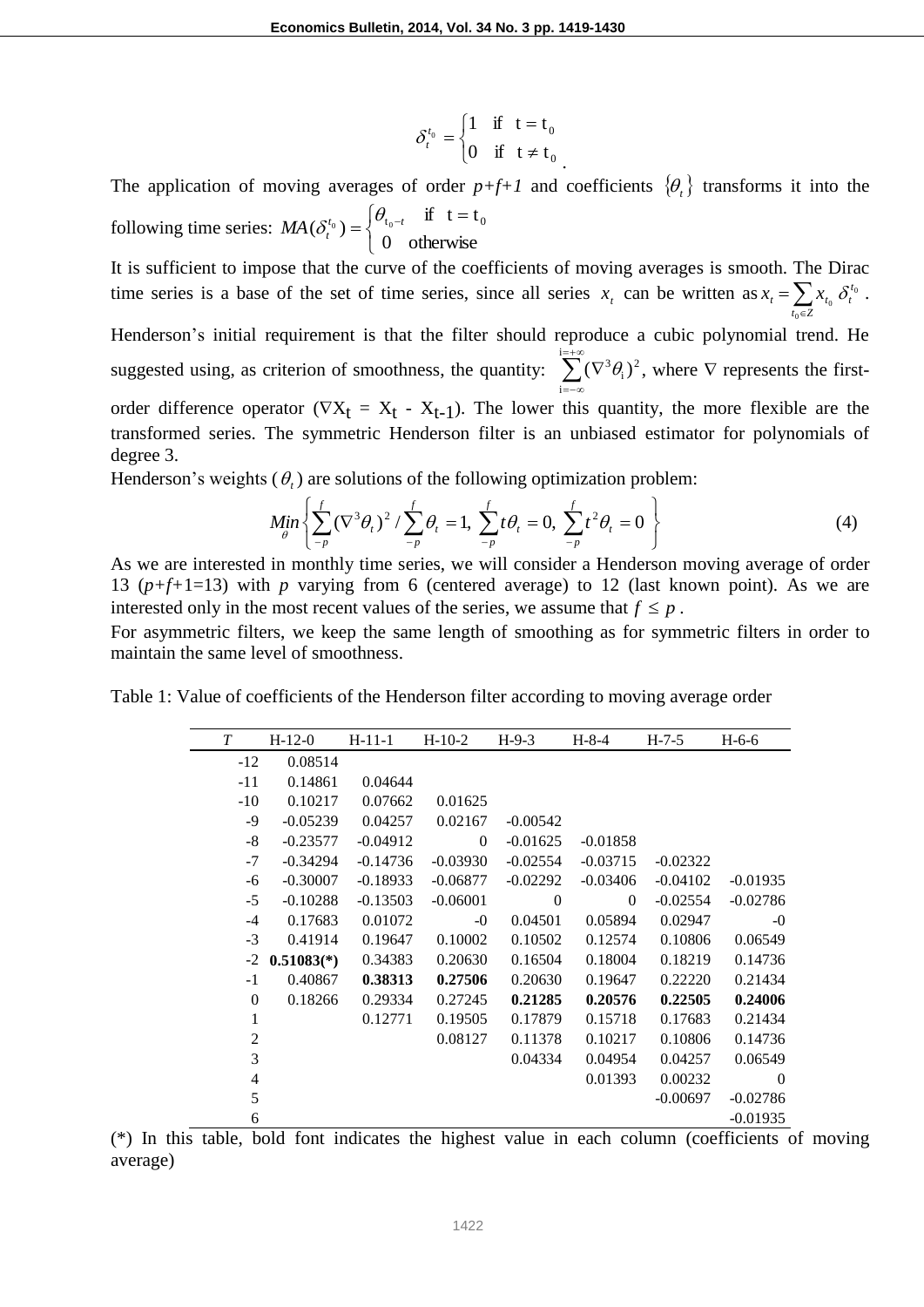For moving averages H-6-6 to H-9-3, we can see that the coefficient of the current value is larger than the other coefficients. This corresponds to the idea that the current value "dominates" the estimated value of the trend at the current date.

For the last three orders (i.e. from 10 to 12), the largest value of the coefficients remains around date t-2; this is not satisfactory because it indicates that the last observed values weigh less than those at t-2. Such an observation was already formulated by Dagum and Bianconcini (2008, 2012). Also note that the Henderson moving average, which only keeps the straight lines, has the same disadvantage.

#### **3. Kernels and moving averages: a new approach**

The kernel method is generally used to estimate the density of a probability distribution of a sample, taking into account the local character of this density.

Briefly, let  $x_1, \ldots, x_n$  be a random sample drawn from an unknown continuous distribution with density function *f*. The kernel density estimator of *f* is:  $\hat{f}_n(x) = \frac{1}{n^2} \sum_{n=1}^n K(\frac{x - x_n}{n})$  $K(\frac{x-x}{\lambda})$ *n*  $f_n(x)$ 1  $\hat{f}_n(x) = \frac{1}{\lambda} \sum_{i=1}^{n} K(\frac{x - x_i}{x_i})$  $\frac{1}{\lambda} \sum_{i=1}^{N} K(\frac{x - x_i}{\lambda})$ , where  $K(.)$  is a

kernel, an integrated function, positive (but not necessary positive when we are fitting a cubic polynomial locally) and  $\lambda > 0$  is a smoothing parameter called the bandwidth. *K* is a probability density:  $\int_{R} K = 1$  $K = 1$  with  $Max_{x} K(x) = K(0)$ 

For example:  $K(x) = I_{[-1/2,1/2]}(x)$  where *I* is the indicator function, or  $K(x) = \frac{1}{\sqrt{2}} \exp(-\frac{x}{2})$ 2 exp( 2  $(x) = \frac{1}{x}$  $K(x) = \frac{1}{\sqrt{2}} \exp(-\frac{x^2}{2})$  $\pi$ 

(Gaussian kernel).

We can show (Weyman, Wright, 1983) that in the class of even, positive kernels verifying  $\int_{R} x^2 K(x) dx = 1$  $x^2 K(x) dx = 1$ , the minimum of the Mean Integrated Square Error (MISE): 2

 $\lim_{x \to a} \left[ E[f(x) - f_n(x)] \right] dx$  $K$  *R*  $\int E\Big[f(x) - \hat{f}_n(x)\Big]^2 dx$ , is reached for  $K(t) = \frac{3}{4\sqrt{5}}(1 - \frac{t^2}{5})I_{[-\sqrt{5},\sqrt{5}]}(t)$ 5 (1  $4\sqrt{5}$  $f(t) = \frac{3}{4\sqrt{5}}(1-\frac{t^2}{5})I_{-\sqrt{5},\sqrt{5}}$  $K(t) = \frac{3}{4\sqrt{5}}(1-\frac{t^2}{5})I_{[-\sqrt{5},\sqrt{5}]}(t)$ . The Epanechnikov kernel

is defined as  $K_e(t) = \frac{3}{4}(1-t^2)I_{[-1,1]}(t)$ 4  $K_e(t) = \frac{3}{4}(1-t^2)I_{[-1,1]}(t)$ . Hereafter we use the term "Epanechnikov kernel" for  $K(t)$ , because we are dealing with probability densities.

The kernel method can also be used to define the coefficients  $\theta_i$  of the moving averages, since we can write  $\sum_{-p}$  $=\frac{f}{f}$ *p t K t K t*  $(t/\lambda)$  $(t/\lambda)$  $\mathcal{X}$  $\theta_i = \frac{K(t/\lambda)}{t}$ , where  $\lambda$  is the bandwidth parameter chosen in order to ensure a filter length

equal to  $p+f+1$ . Intuitively, one wants to choose  $\lambda$  as small as the data allow; however, there is always a trade-off between the bias of the estimator and its variance.

This moving average remains constant because 
$$
\sum_{-p}^{f} \theta_i = 1
$$
. For example,  
for  $\lambda = 1$ ,  $p = f$  and  $K = I_{[-p, p]}$ , we obtain  $\theta_i = \frac{1}{2p+1}$ .

Let us suppose that we wish to smooth a time series  $x_t$ , decomposed into a trend-cycle (noted  $tc_t$ ) and a residual component  $\varepsilon_t$  (white noise):

$$
x_t = tc_t + \varepsilon_t
$$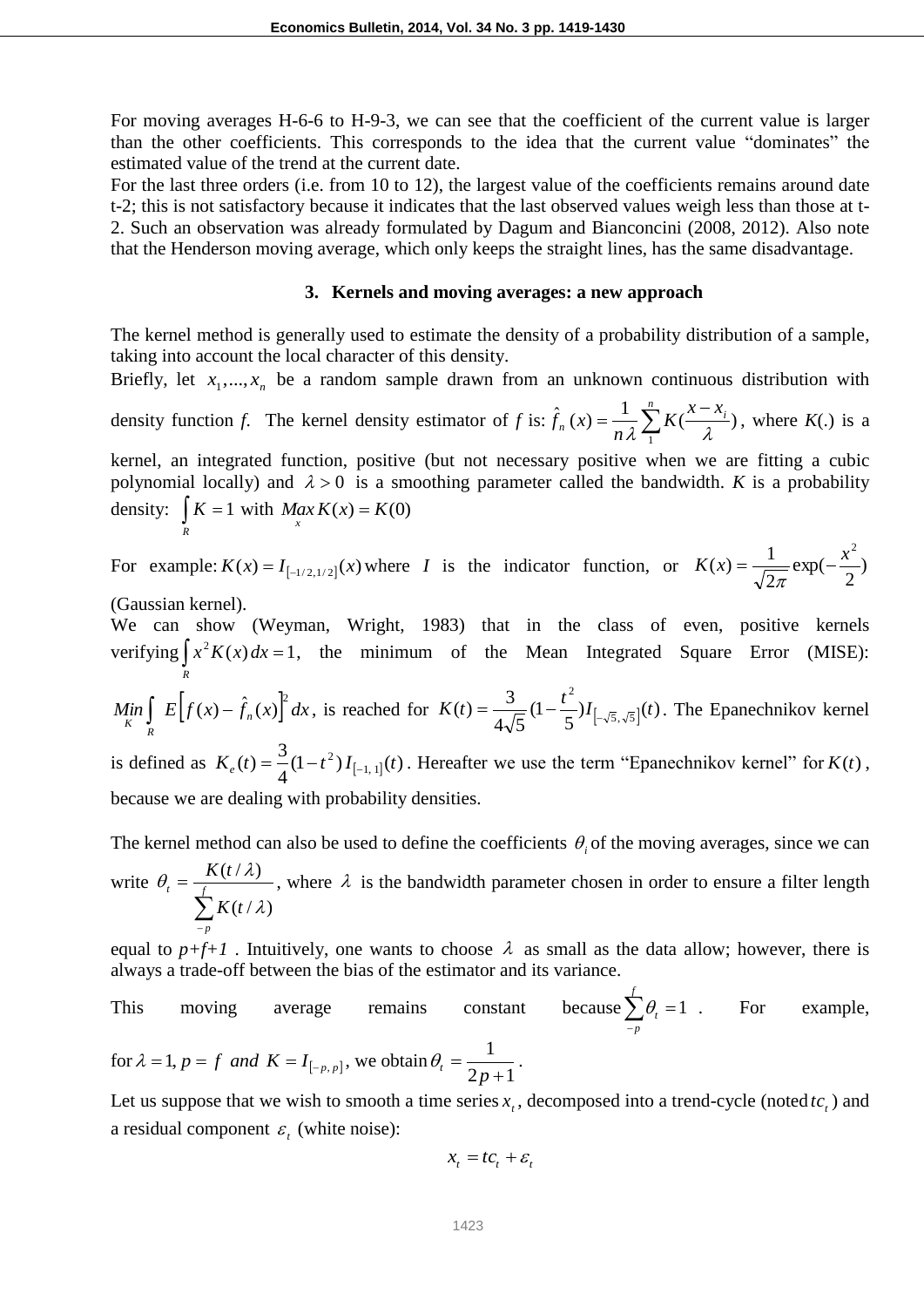It can be noted that  $\theta_0$  (weight of the current date for the smoothing) will be always larger than the weights attributed to the previous or later dates. Moreover:

• For a symmetric moving average of order  $2p+1$ , it is necessary to choose 5  $\lambda = \frac{p}{\sqrt{p}}$  to remain

within an interval 
$$
[-p, p]
$$
, and  $\theta_t = \frac{3p}{4p^2 - 1}(1 - \frac{t^2}{p^2})$ .

• For asymmetric moving averages, with  $0 \le f \le p$ , it is necessary to choose 5  $\lambda \geq \frac{p}{\sqrt{p}}$ , for

example: 
$$
\lambda = \frac{p}{\sqrt{5}}
$$
 and in this case  $\theta_t = \frac{(1 - \frac{t^2}{p^2})}{(p + f + 1 - \frac{S_2}{p^2})}$ , where  $S_2 = \sum_{-p}^{f} t^2$ .

Table 2: Coefficients of moving averages according to the Epanechnikov kernel

| t        | $N-12-0$      | $N-11-1$     | $N-10-2$ | $N-9-3$  | $N-8-4$  | $N-7-5$  | $N-6-6$  |
|----------|---------------|--------------|----------|----------|----------|----------|----------|
| $-12$    | $\mathbf{0}$  |              |          |          |          |          |          |
| $-11$    | 0.018821      | $\mathbf{0}$ |          |          |          |          |          |
| $-10$    | 0.036006      | 0.019700     | $\Omega$ |          |          |          |          |
| $-9$     | 0.051555      | 0.037523     | 0.020879 | $\Omega$ |          |          |          |
| $-8$     | 0.065466      | 0.053471     | 0.039560 | 0.022546 | $\Omega$ |          |          |
| $-7$     | 0.077741      | 0.067542     | 0.056044 | 0.042440 | 0.025084 | $\Omega$ |          |
| $-6$     | 0.088380      | 0.079737     | 0.070330 | 0.059681 | 0.046823 | 0.029412 | $\Omega$ |
| $-5$     | 0.097381      | 0.090056     | 0.082418 | 0.074271 | 0.065217 | 0.054299 | 0.038461 |
| $-4$     | 0.104746      | 0.098499     | 0.092308 | 0.086210 | 0.080267 | 0.074661 | 0.069930 |
| $-3$     | 0.110475      | 0.105065     | 0.1      | 0.095490 | 0.091973 | 0.090498 | 0.094406 |
| $-2$     | 0.114566      | 0.10975      | 0.105494 | 0.102122 | 0.100334 | 0.101810 | 0.111888 |
| $-1$     | 0.117021      | 0.112570     | 0.108791 | 0.10610  | 0.105351 | 0.108597 | 0.122377 |
| $\theta$ | $0.117840(*)$ | 0.113508     | 0.109890 | 0.107427 | 0.107023 | 0.110859 | 0.125874 |
| 1        |               | 0.112570     | 0.108791 | 0.106100 | 0.105351 | 0.108597 | 0.122377 |
| 2        |               |              | 0.105494 | 0.102122 | 0.100334 | 0.101810 | 0.111888 |
| 3        |               |              |          | 0.095491 | 0.091973 | 0.090498 | 0.094406 |
| 4        |               |              |          |          | 0.080267 | 0.074661 | 0.069930 |
| 5        |               |              |          |          |          | 0.054299 | 0.038461 |
| 6        |               |              |          |          |          |          | 0        |

(\*) In this table, bold font indicates the highest value in each column (coefficients of a moving average)

The main advantage of this kernel approach is that the current value has a larger weight, while the weights of past and future values decrease as we move away from the present value. This property also remains valid for asymmetric moving averages. The largest weight at the current date permits to show the most recent variations.

The noise is transformed by the moving average into a sequence of random variables of constant variance:  $\sigma^2(\sum_{-p}^f$ *p*  $\sigma^2(\sum \theta_i^2)$ . Reducing the irregular component, and therefore its variance, amounts to

reducing the quantity  $\sum_{-p}^{f}$ *p t*  $\theta_t^2$ . The output signal is assumed to be 'as close as possible' to the input signal when noise components are removed; that is why we will call this criterion the 'fidelity' criterion. For this moving average, we obtain around 90% noise reductions (variance) for each order.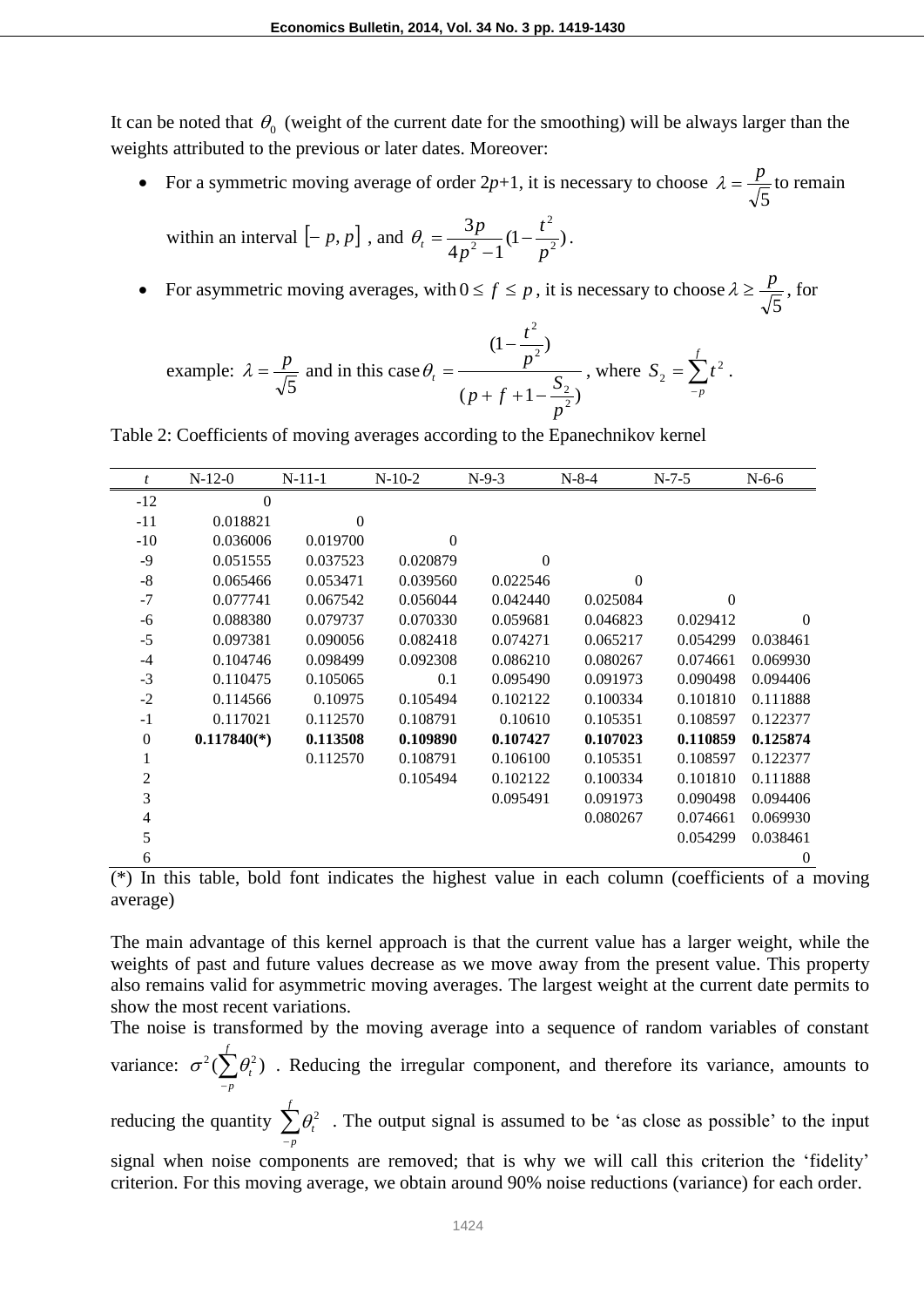Furthermore, it preserves constants, but not straight lines and parabolas.

In this part, we look for the moving average with coefficient  $\theta$ , that is closest to the results of the kernel approach and which keeps parabolas.

Let  $x_t$  be the coefficients of this kernel, with  $\sum_{-p}^{\infty} x_t =$ *f p*  $x_t = 1$ . It is necessary to solve the following optimization problem:

$$
Min_{\theta} \left\{ \sum_{-p}^{f} (\theta_t - x_t)^2 / \sum_{-p}^{f} \theta_t = 1, \ \sum_{-p}^{f} t \theta_t = 0, \ \sum_{-p}^{f} t^2 \theta_t = 0 \right\}
$$
 (5)

According to the Kuhn and Tucker conditions for ordinary convex programming (Rockafellar, 1970, section 28), we obtain:  $\Delta$ 

$$
\begin{pmatrix}\n\lambda_3 \\
\lambda_2 \\
\lambda_1\n\end{pmatrix} = A^{-1} \begin{pmatrix}\n\sum_{-p}^{f} t^2 x_t \\
\sum_{-p}^{f} t x_t \\
0\n\end{pmatrix}, \text{ with } A = \begin{pmatrix}\nS_4 & S_3 & S_2 \\
S_3 & S_2 & S_1 \\
S_2 & S_1 & S_0\n\end{pmatrix} \text{ where:}
$$
\n
$$
S_0 = p + f + 1
$$
\n
$$
S_1 = \sum_{-p}^{f} t = \sum_{-p}^{f} t - \sum_{1}^{p} t = \frac{f(f+1) - p(p+1)}{2}
$$
\n
$$
S_2 = \sum_{-p}^{f} t^2 = \sum_{1}^{p} t^2 + \sum_{1}^{f} t^2 = \frac{p(p+1)(2p+1) + f(f+1)(2f+1)}{6}
$$
\n
$$
S_3 = \sum_{-p}^{f} t^3 = \sum_{1}^{f} t^3 - \sum_{1}^{p} t^3 = \frac{f^2(f+1)^2 - p^2(p+1)^2}{4}
$$
\n(6)

$$
S_3 = \sum_{-p} t^4 = \sum_{1} t^4 + \sum_{1} t^4 = \frac{p(p+1)(6p^3 + 9p^2 + p - 1) + f(f+1)(6f^3 + 9f^2 + f - 1)}{30}
$$

and

$$
\lambda_3 = \frac{(S_0 S_2 - S_1^2)(\sum_{-p}^{f} t^2 x_t) + (S_1 S_2 - S_0 S_3)(\sum_{-p}^{f} t x_t)}{\det(A)},
$$
\n
$$
\lambda_2 = \frac{(S_1 S_2 - S_0 S_3)(\sum_{-p}^{f} t^2 x_t) + (S_0 S_4 - S_2^2)(\sum_{-p}^{f} t x_t)}{\det(A)},
$$
\n
$$
\lambda_3 = \frac{(S_1 S_3 - S_2^2)(\sum_{-p}^{f} t^2 x_t) + (S_2 S_3 - S_1 S_4)(\sum_{-p}^{f} t x_t)}{\det(A)}.
$$
\n(7)

Then  $\theta_t = x_t - (\lambda_3 t^2 + \lambda_2 t + \lambda_1)$ .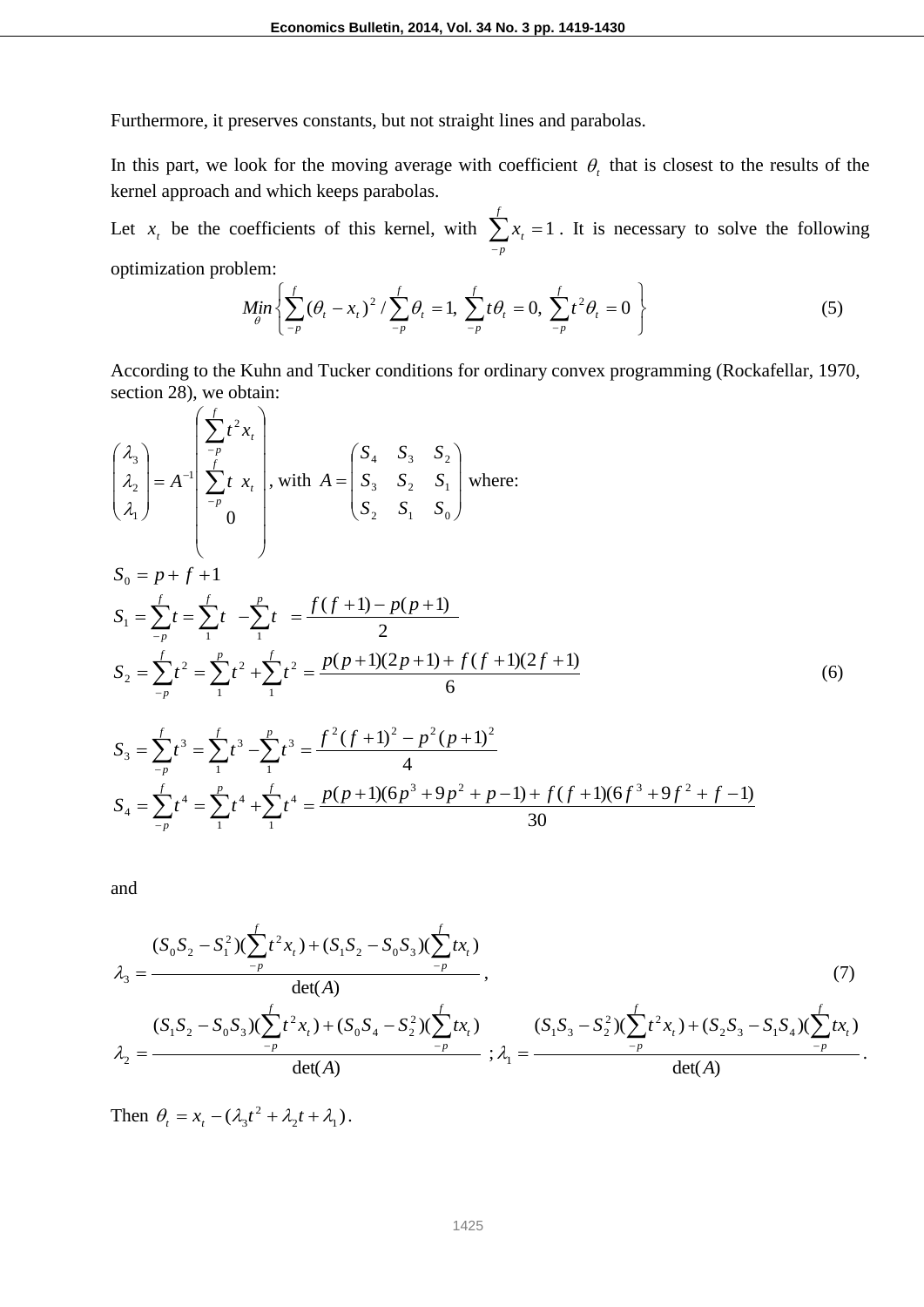| t            | $MM-12-0$     | $MM-11-1$   | $MM-10-2$   | $MM-9-3$    | $MM-8-4$    | $MM-7-5$    | $MM-6-6$   |
|--------------|---------------|-------------|-------------|-------------|-------------|-------------|------------|
| $-12$        | 0.120879      |             |             |             |             |             |            |
| $-11$        | 0.032967      | 0.032967    |             |             |             |             |            |
| $-10$        | $-0.032967$   | 0.000000    | $-0.032967$ |             |             |             |            |
| $-9$         | $-0.076923$   | $-0.021978$ | $-0.021978$ | $-0.076923$ |             |             |            |
| $-8$         | $-0.098901$   | $-0.032967$ | $-0.008991$ | $-0.032967$ | $-0.098901$ |             |            |
| $-7$         | $-0.098901$   | $-0.032967$ | 0.005994    | 0.005994    | $-0.032967$ | $-0.098901$ |            |
| -6           | $-0.076923$   | $-0.021978$ | 0.022977    | 0.039960    | 0.022977    | $-0.021978$ | $-0.07692$ |
| $-5$         | $-0.032967$   | 0.000000    | 0.041958    | 0.068931    | 0.068931    | 0.041958    | 0.00000    |
| $-4$         | 0.032967      | 0.032967    | 0.062937    | 0.092907    | 0.104895    | 0.092907    | 0.06294    |
| $-3$         | 0.120879      | 0.076923    | 0.085914    | 0.111888    | 0.130869    | 0.130869    | 0.11189    |
| $-2$         | 0.230769      | 0.131868    | 0.110889    | 0.125874    | 0.146853    | 0.155844    | 0.14685    |
| $-1$         | 0.362637      | 0.197802    | 0.137862    | 0.134865    | 0.152847    | 0.166832    | 0.16783    |
| $\mathbf{0}$ | $0.516484(*)$ | 0.274725    | 0.166833    | 0.138861    | 0.148851    | 0.167833    | 0.17483    |
| 1            |               | 0.362637    | 0.197802    | 0.137862    | 0.134865    | 0.152847    | 0.16783    |
| 2            |               |             | 0.230769    | 0.131868    | 0.110889    | 0.125874    | 0.14685    |
| 3            |               |             |             | 0.120879    | 0.076923    | 0.085914    | 0.11189    |
| 4            |               |             |             |             | 0.032967    | 0.032967    | 0.06294    |
| 5            |               |             |             |             |             | $-0.032967$ | 0.00000    |
| 6            |               |             |             |             |             |             | $-0.07692$ |

Table 3: Coefficients of moving averages according to the Epanechnikov kernel fitting a parabola

 $\overline{(*)}$  In this table, bold font indicates the highest value in each column (coefficients of a moving average)

With this moving average, the noise reduction is around 85% for each order, except for MM-12-0 (only 50%) and MM-11-1 (73%).

This approach preserves parabolas but has the same disadvantage as the Henderson moving average (the greatest value of the coefficients does not correspond to the current time). The constraints are too strong and as a result the coefficients do not depend on the reference moving average with respect to which we minimize the distance.

When the points at both ends of a time series have to be estimated with asymmetric moving averages, this filter should be rather short and have a gain  $G(\omega)$  close to one for small frequency  $\omega$  (for example, between 0 and  $\pi/6$ ) and near to zero for higher frequencies. The gain function  $G(\omega)$ describes how much the amplitude of the time series components is changed by the filtering. In the annex we present the gain function for some asymmetric moving averages (table 2 and 3); it has the same form for the other asymmetric filters. We have two groups: from 6-6 to 9-3 and from 10-2 to 12-0. In each group, we obtain roughly the same curve shape. It is apparent that the asymmetric filter does not amplify the signal and converges faster to the final one. There exists a trade-off between the amplitude and phase shift effects induced by an asymmetric filter.

We now compare the Henderson and kernel methods using the French index of production.

#### **4. Application**

The index of industrial production (IIP) is a statistical aggregate, which measures the variations in quantities produced by the industrial sector (INSEE source, graph 1). This is a Laspeyres index (constant weighting) calculated from monthly industrial survey data, adjusted for seasonality and trading days. We study the IIP from January 2007 to September 2011, with 2005 as the base year (INSEE source). We also present the production index for construction (graph 2) having the same characteristics as IPP (source, dates, methodology).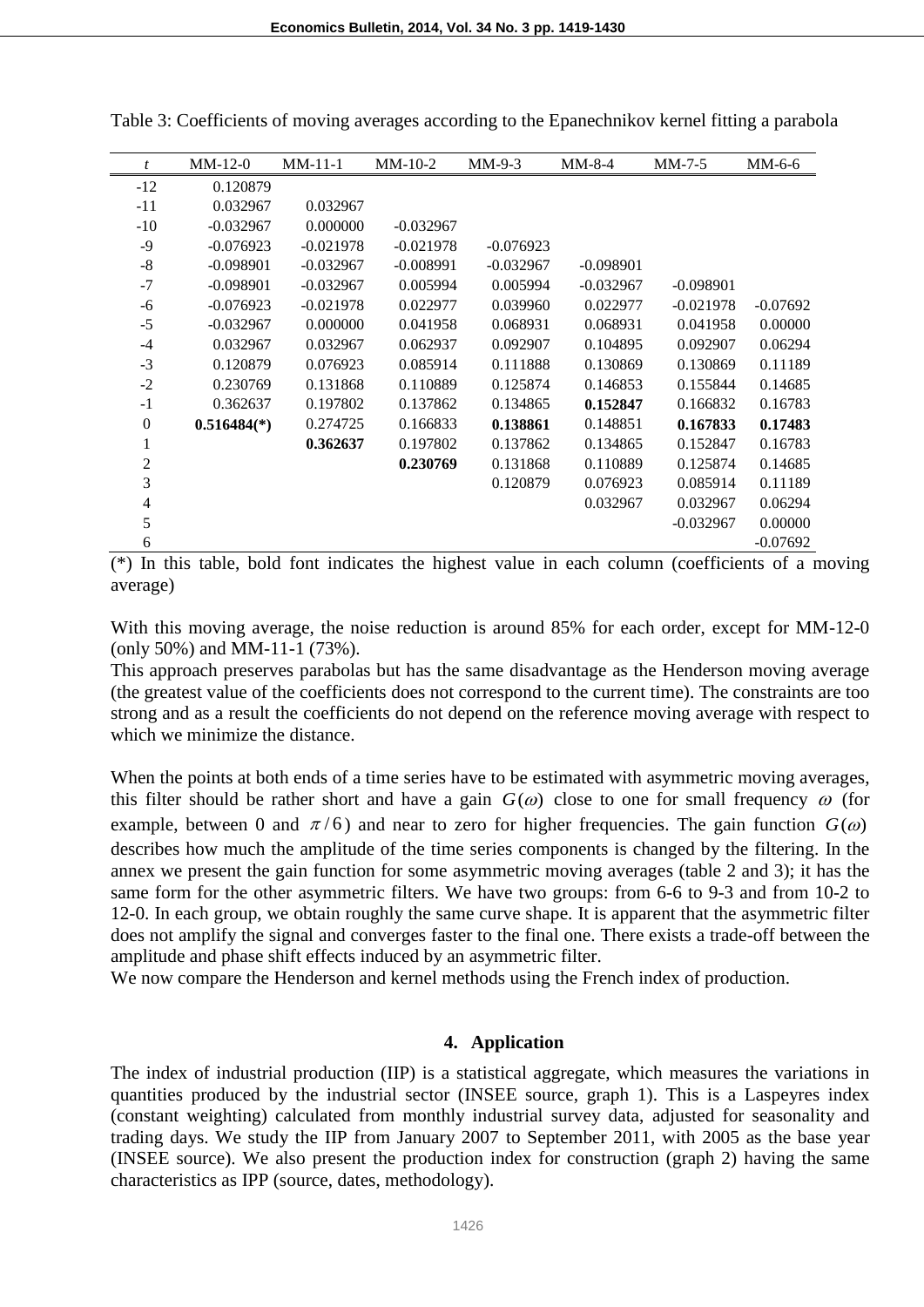Three approaches (Henderson and two kernel-based methods) are examined. They give similar results at the center of the series (see the graph below). However, it can be seen that the Epanechnikov kernel estimation plots the end points better than the Henderson one (which does not catch the turning points at the end of the series). This suggests that the kernel approach is to be preferred.

Graph 1: Comparison of the methods of smoothing on the IIP (seasonally and trading days adjusted) series of Manufacturing Industry, Mining & Other Extractive Industries (NAF rev.2)



Graph 2: Comparison of methods of smoothing on the index of production in construction (seasonally and trading days adjusted)

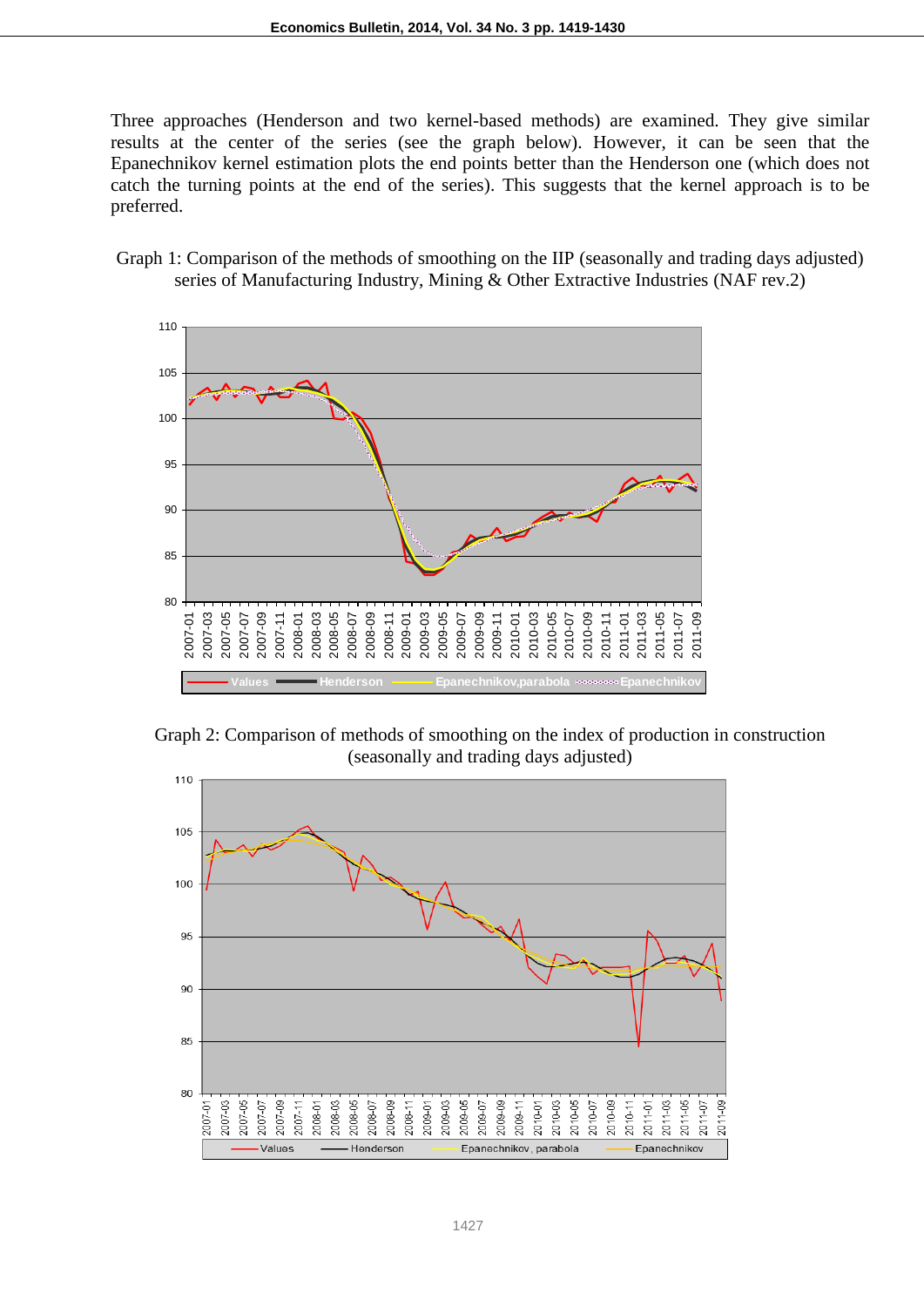#### **5. Conclusions**

For the kernel approaches, two elements remain constant:

- In the method which keeps the parabolas, a shift takes place between asymmetric moving averages of order 9-3 and those of order 10-2, when we move from a concave curve to a convex curve. A concave curve attributes a dominant weight coefficient to the current value that seems to be reasonable. A convex curve attributes the largest weight to the last observed value, which is less reasonable.

- With the kernel method which keeps only constants, the largest weight is always the weight of the current value and the weights decrease as we move away from the current value. This suggests that for the last values, it may be better to take moving averages which keep only constants (even the straight lines); otherwise the last observed values are over-weighted and strongly influence the trend. This is in contrast to the definition of a trend, which describes the long-term evolution of the series and must be relatively robust.

There are many methods for time series decomposition. The statistician-economist must choose the one that seems to be the best smoothing technique according to his/her experience. The present paper contributes to the choice issue by examining the properties of different moving average methods. A convex combination of these moving averages can also be efficient.

#### **References**

Bianconcini, S. and B. Quenneville (2010) "Real time analysis based on reproducing kernel Henderson filters" *Estudios de Economia Aplicada*, 28(3), 553-574

Cleveland, W. S. (1979) "Robust locally weighted regression and smoothing scatterplot" *Journal of American Statistical Association*, 74(368), 829-836

Dagum, E.B. (1982) "The effects of asymmetric filters of seasonal factor revisions" *Journal of the American Statistical Association*, 77, 732-738

Dagum, E.B. (1988) "The X11ARIMA/88 Seasonal Adjustment Method, Foundation and User's Manual" Research Paper, Time Series Research and Analysis Division, Statistics Canada, Ottawa

Dagum, E.B. and S. Bianconcini (2006) "Local Polynomial Trend-cycle Predictors in Reproducing Kernel Hilbert Spaces for Current Economic Analysis" *Anales de Economía Aplicada*, 1-22

Dagum, E.B. and S. Bianconcini (2008) "The Henderson Smoother in Reproducing Kernel Hilbert Space" *Journal of Business and Economic Statistics*, 26(4), 536-545

Dagum, E.B and S. Bianconcini (2012) "*Reducing revisions in real time trend-cycle estimation"* in Joint Statistical Meetings Proceedings, Section on Government Statistics, American Statistical Association, 1830-1841

Doherty, M. (1992) "Surrogate Henderson filters in X-11" Technical Report, New Zealand Department of Statistics

Doherty, M. (2001) "The Surrogate Henderson Filters in X11" *Australian and New Zealand Journal of Statistics*, 43(4), 385-392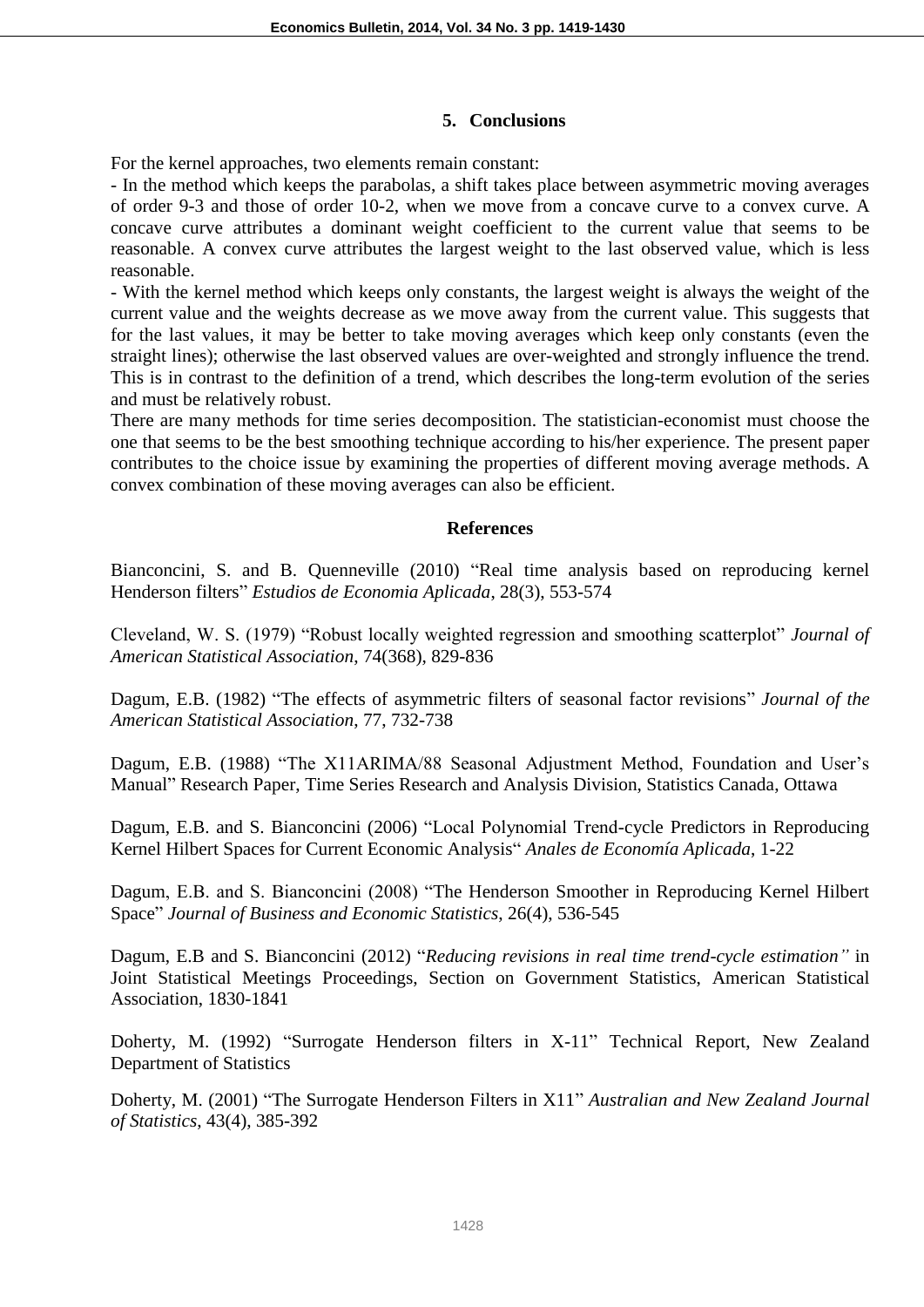Findley, D., Monsell, B., Bell, W., Otto, M. and B. Chen (1998) "New Capabilities and Methods of the X12ARIMA Seasonal Adjustment Program" *Journal of Business and Economic Statistics*, 16, 127-152

Gray, A. and P. Thomson (1996) "Design of Moving-Average Trend Filters Using Fidelity and Smoothness Criteria" *Time Series Analysis*, vol. 2 (in memory of E.J. Hannan, ed. P. Robinson and M. Rosenblatt), Springer Lectures Notes in Statistics, 115, 205-219

Guggemos, F., Ladiray, D. and M. Grun-Rehomme (2012) *"New results on Linear Filters Minimizing Phase-Shift for Seasonal Adjustment"* in Joint Statistical Meetings Online Program (406), San Diego, USA, July 28-August 3, 2012

Grun-Rehomme, M. and D. Ladiray (1994) "Moyennes mobiles centrées et non centrées: construction et comparaison" *Revue de Statistique Appliquée*, 42(3), 33-61

Han, J., and M. Kamber (2001) "Data mining: concepts and techniques" *Morgan-Kaufman Series of Data Management Systems*, San Diego: Academic Press

Henderson, R. (1916) "Note on Graduation by Adjusted Average" *Transaction of the Actuarial Society of America*, 17, 43-48

Ladiray, D. and B. Quenneville (2001) "Seasonal Adjustment with X11-method" in *Lecture notes in statistics*, Springer Verlan, New York, 158

Laniel, N. (1985) "Design criteria for 13 term Henderson end-weights" Technical Report Working paper TSRA-86-011, Statistics Canada, Ottawa K1A 0T6

Musgrave, J. (1964a) "A set of End Weights to End all End Weights" Working Paper, US Bureau of Census, Washington DC

Musgrave, J. (1964b) "Alternative Sets of Weights for Proposed X-11 Seasonal Factor Curve Moving Averages" Working Paper, US Bureau of the Census, Washington DC

Proietti, F. and A. Luati (2008) "Real time estimation in local polynomial regression, with application to trend-cycle analysis" *Annals of Applied Statistics*, 2(4), 1523-1553

Quenneville, B., Ladiray, D. and B. Lefrançois (2003) "A note on Musgrave Asymmetrical Trend-Cycles Filters" *International Journal of Forecasting*, 19(4), 727-734

Rockafellar, R.T. (1970) *Convex Analysis*, Princeton University Press

Wegman, D.J. and I. W. Wright (1983) "Splines in Statistics" *Journal of the American Statistical Association*, 78(382), 351-365